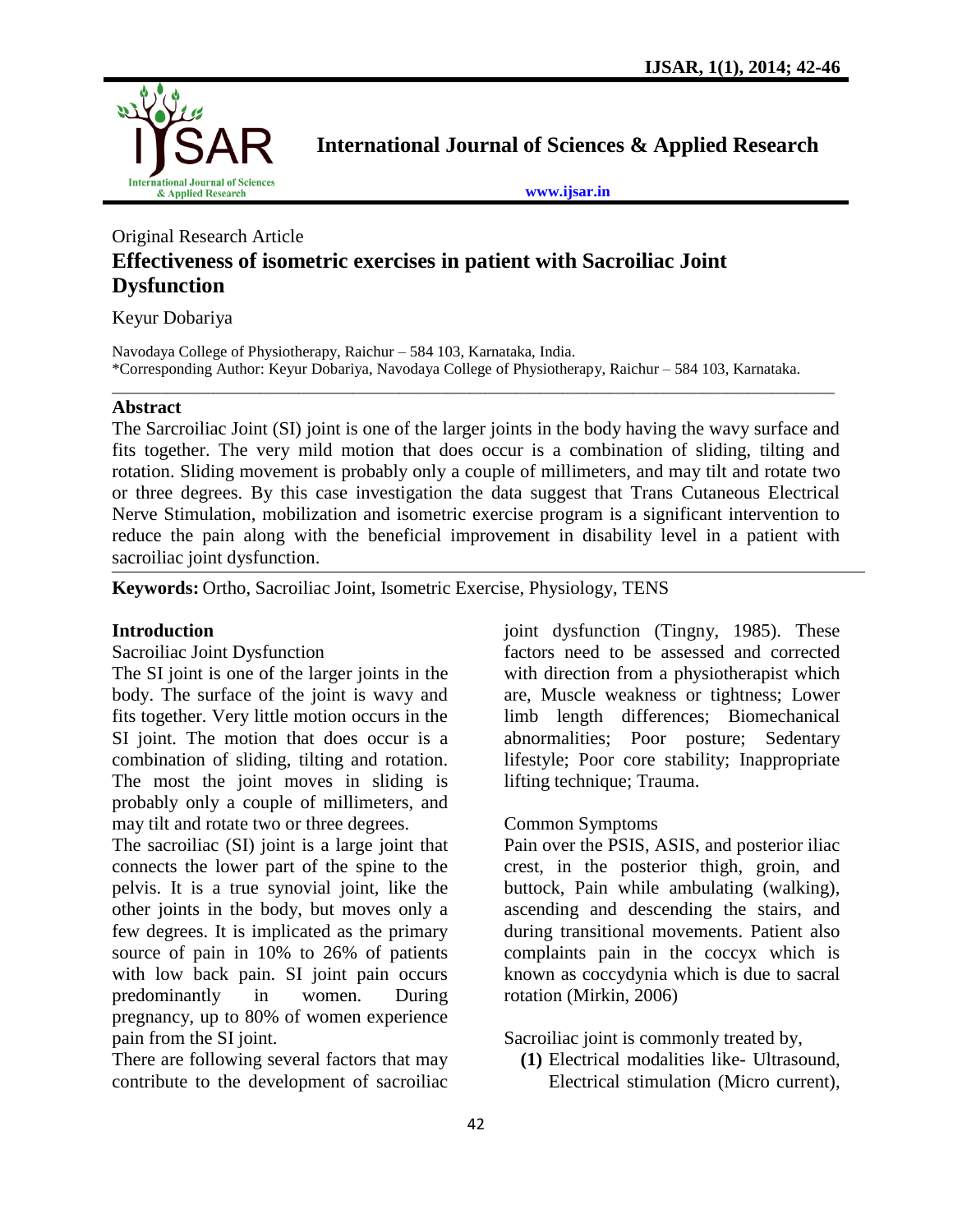Short Wave Diathermy (SWD) and TENS.

- **(2)** Exercise therapy includes the-Massage (both manual &mechanical), Stretching exercises, and spinal stabilization exercises.
- **(3)** Manual Therapy-Spinal Mobilization.
- **(4)** Others-whirl pool & hydrotherapy, Ice packs, hot packs, Correction of mattress & Foot wear.
- **(5)** Ergonomic advices.

Presenting symptoms include low back pain, posterior pelvic or gluteal pain, and groin pain. Aggravating activities include climbing stairs, getting up from a chair, or getting out of a car. The pain pattern is variable as the nerve supply to the SI joint is complex and varies from person to person.

The primary stabilizers of the SI joint are the ligaments of the pelvis. The secondary stabilizers are the muscles which surround the pelvis, the hip, and the spine. Strengthening these muscles can provide stability to the SI joint, as we cannot strengthen the underlying ligaments.

Natural history after an injury to the SI joint In the acute stage, which occurs one to four weeks after injury, abnormal motion of the joint can be seen. This may result in pain and muscle spasms. During the sub-acute stage, which occurs one to three months after injury, further disruption of SI joint mobility can occur.

This may lead to persistent pain, and a change in the way we usually walk known as gait disturbance. The chronic or final stage occurs after three months. This is characterized by degenerative changes in the joint which may be difficult to correct. This could ultimately lead to disability.

## Causes

Sprain of the ligaments surrounding the SI joint from a twisting injury or a direct fall on the low back can lead to dysfunction or instability of the joint. Some people may

have loose ligaments due to hormonal changes (pregnancy, adolescence) or have more movement of the joint than normal. In some cases there may also be a restriction of movement.

These abnormal movements finally lead to instability and SI joint dysfunction. High risk people are those who are involved in activities that require asymmetric loading through the leg or pelvis. These activities include skating, gymnastics, dancing, or rowing.

Other causes are overtraining in athletes, differences in leg length, muscular imbalance around the hips or lower back, childhood hip problems, stress fracture of the pelvis, or gait disturbance.

Conditions that mimic SI joint pain need to be ruled out before focusing on the treatment of the SI joint. These are pain caused from a slipped disc in the back, degenerative arthritic joints in the spine that cause back pain, or a hip problem.

## Management

Conservative management of SI joint dysfunction is the preferred treatment. This starts with physical therapy. In therapy, muscle length and flexibility are restored to shortened muscles. Strengthening the core muscles or muscles supporting the spine as well as stabilization of the SI joint is achieved.

Joint mobilization or manipulation to restore normal joint movements is also utilized. The therapist will focus on gait and posture retraining to prevent recurrence of instability and pain. Sometimes, a supportive SI joint belt is used to stabilize the joint.

In addition to therapy, medications such as anti-inflammatories are used. A cortisone injection can also be performed if pain persists despite therapy or medications, under fluoroscopy or X- Ray guidance.

Alternative treatments can be attempted such as prolotherapy, if all fails. It is a series of injections into the surrounding ligaments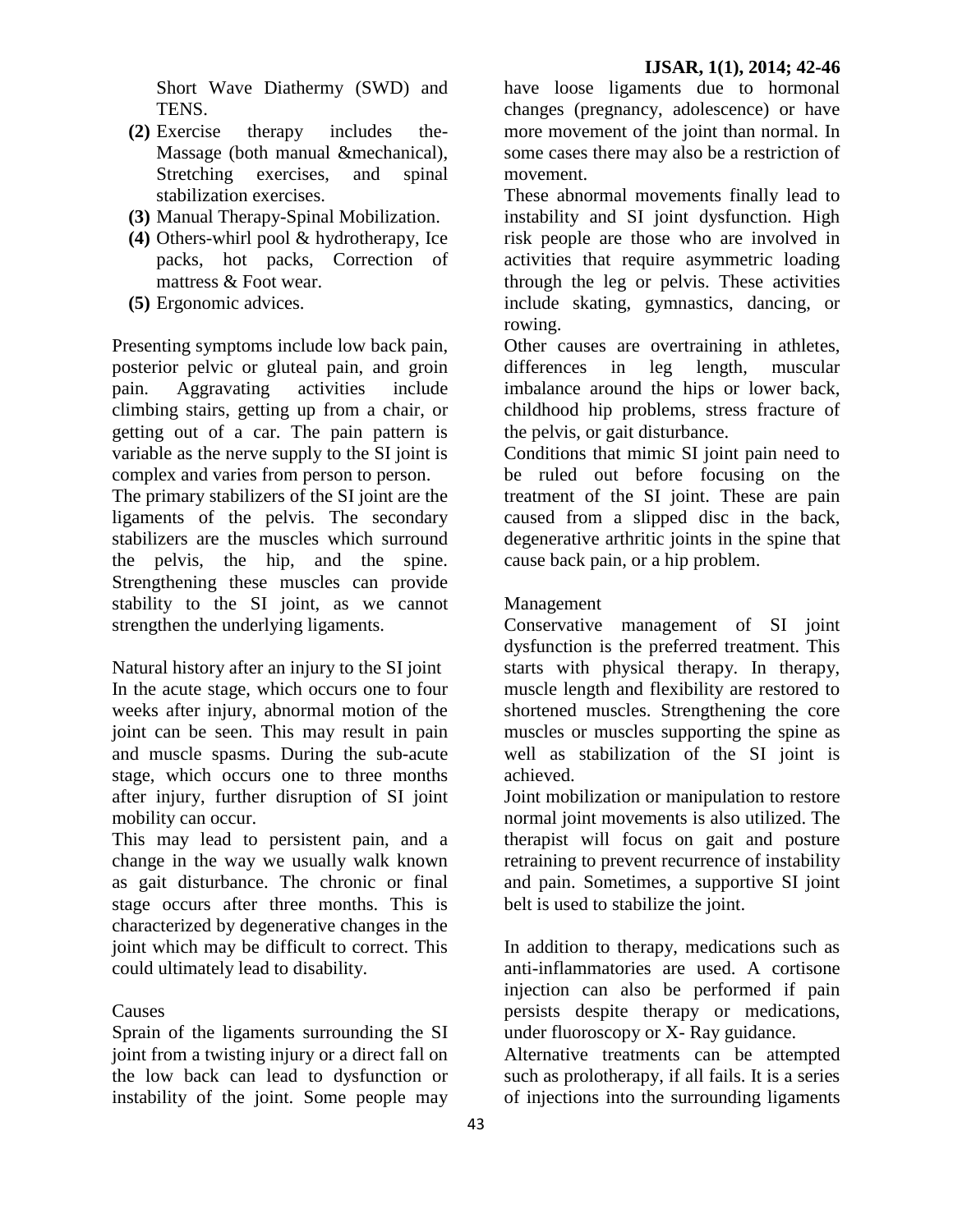to stimulate the body to repair or regenerate itself. Surgical fusion of the SI joint is rarely performed for pain relief.

### **Materials and methods**

### Patient Evaluation

Evaluation of a patient who presents with low back pain begins with a detailed history and a thorough physical examination. Imaging studies such as plain X-rays, MRI's or CT scans are recommended to rule out other causes of low back pain. Imaging studies are not a reliable test to diagnose SI joint pain because a painful SI joint may look normal and similar to the SI joint on the painless side.

Injection of an anesthetic into the painful SI joint is a more reliable test. This is because, if the injection does not give any relief, SI joint pain can be ruled out.

## Isometric Resistance

Resistance in isometric exercises typically involves contractions of the muscle using:

- The body's own structure and ground
- Structural items (e.g., pushing against a fence)
- Free weights, weight machines, or elastic equipment (e.g., holding a weight in a fixed position)
- Pressure-plate-type equipment that has a digital display of maximal force.

Depending on the goal of the exercise, the exertion can be maximal or sub-maximal

## Case Description

A 50 years old male farmer was referred to Muscular Skeletal Rehabilitation Unit, Dept. of Physiotherapy, Navodaya Medical College Hospital and Research Center, Raichur, with complaining of pain in low back area. He had to leave his work due to severe pain since last 3 months. He was diagnosed as Sacro-iliatis.

Because of pain, he was having much difficulty in his day to day life, the major

problem concerned with his functional activities like sitting for a long duration ,standing for longer duration, while trying to lie, in walking, in traveling, lifting the object, problem in forward bending, and he also had problem in social function.

He gave history of fall during the stepping down from the stair before 3 months and from that day onwards he got the pain in lower back region.

## Assessment

On pain assessment, Patient had mechanical (after fall) type of pain with sudden onset since last 3 months at the lower back and gluteal region.

Patient complaint that the pain was pin pricking type and was aggravated during the movement (ADL activities) especially while forward bending, and it reduces after taking rest. Irritability of the pain was moderate.

Severity of the pain is measured in the Visual analogue scale (VAS) and score was 6. On palpation, tenderness was present at the low back and gluteus region. On examination, Patient was able to bend forward and touch the ground with his finger but had extra pain on buttock region, backward movement was painful.

He was able to do very little movement, Side flexion was also less but left side having more movement compare to the right side. Patient was unable to stand / sit for longer duration which was decreasing his functional activities.

## Special Tests

**(1)** Ganslen's test-positive:

Gaenslen's test is performed with the patient supine (on the back). The hip joint is maximally flexed on one side and the opposite hip joint is extended.

This maneuver stresses both sacroiliac joints simultaneously. Pain in the SI Joint indicating test is positive.

**(2)** Pelvic compression test- Positive:

Patient in supine lying with back support, therapist is holding both ASIS and apply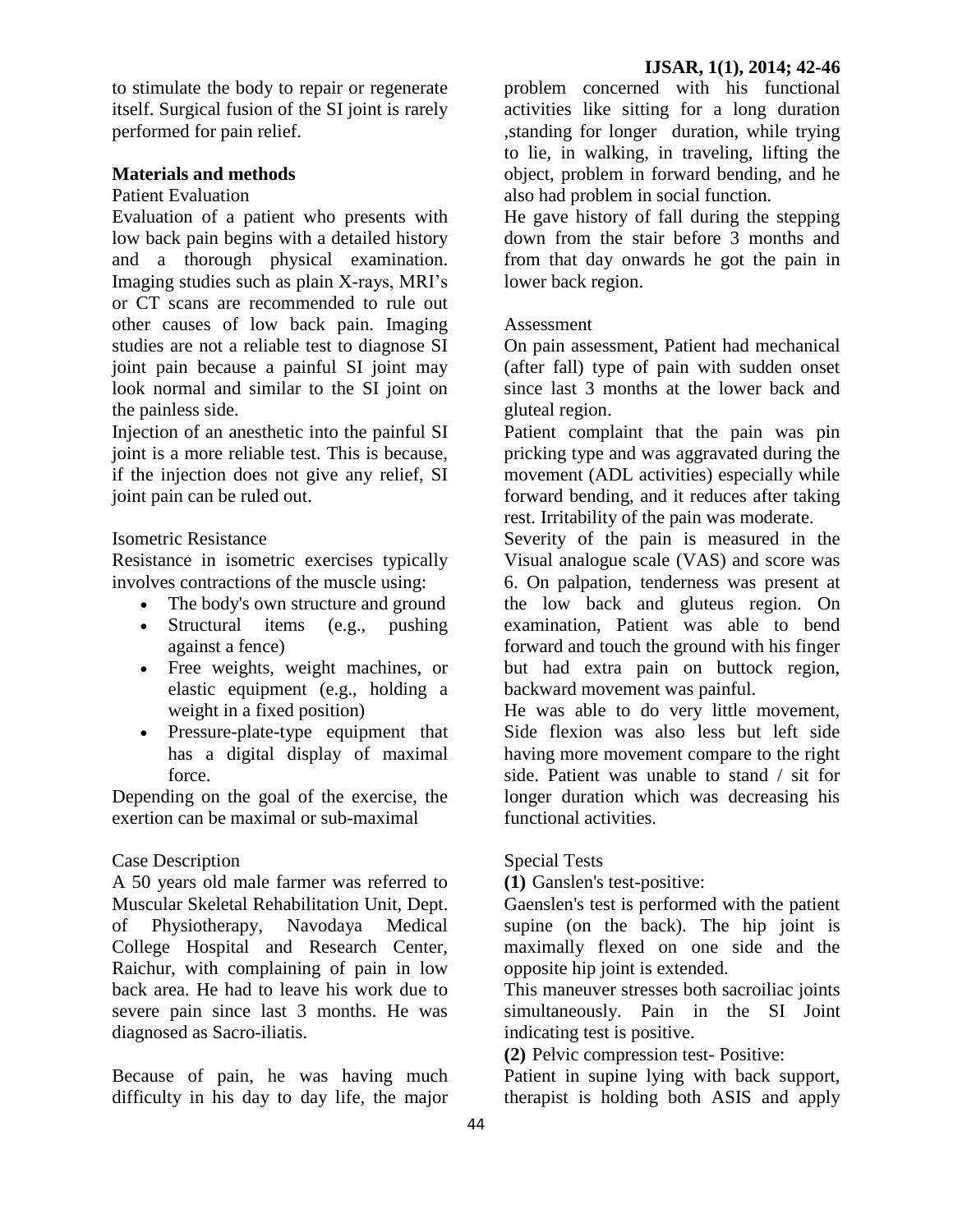distraction force on pelvis, patient feeingl pain at gluteus region indicates SI Joint Dysfunction.

**(3)** Sacral Thrust:

Prone. Anterior pressure on sacrum with palm.

#### Intervention

On basis of research evidence, we used TENS (Trans Cutaneous Electrical Nerve Stimulation) and Isometric exercise.

#### Isometric Exercise

Isometric exercise or isometrics are a type of strength training in which the joint angle and muscle length do not change during contraction (compared to concentric or eccentric contractions called dynamic/isotonic movements). Isometrics are done in static positions, rather than being dynamic through a range of motion.

Isometric exercises program:

- Procedure-Patient in prone lying and asked him to extend his both the lower limb.
- Procedure-Patient in prone lying and asked him to extend his neck.
- Procedure-Patient in supine lying with both knee flexed and foot is placed over the ground and asked the patient to lift his pelvis upward (bridging).
- Procedure-Patient in supine lying and placed the bed roll below the ankle joint and asked the patient to press.

These all the exercise are given at the rate of 10sec for each contraction, and 10 contraction is given in each set, these all exercises is given 2 sets daily for 15 days**.**

### **Results**

Outcome Measures (Table 1)

The Oswestry Low Back Pain Disability Questionnaire we taken as a outcome measures because it is used to assess

patients with low back pain by determining its impact on the activities of daily living (Robert Jones and Agnes Hunt, 1980).

| <b>Table 1: Outcome measures</b> |                |                        |             |
|----------------------------------|----------------|------------------------|-------------|
| <b>Section</b>                   | <b>Measure</b> | <b>Treatment Score</b> |             |
|                                  |                | Pre                    | <b>Post</b> |
| Section-1                        | Pain           | $2(40\%)$              | 1(20%)      |
|                                  | intensity      |                        |             |
| Section-2                        | Personal       | $2(40\%)$              | 1(20%)      |
|                                  | care           |                        |             |
| Section-3                        | Lifting        | $4(80\%)$              | $3(60\%)$   |
| Section-4                        | Walking        | 3(60%)                 | 1(20%)      |
| Section-5                        | Sitting        | $3(60\%)$              | $2(40\%)$   |
| Section-6                        | Standing       | $3(60\%)$              | $1(20\%)$   |
| Section-7                        | Sleeping       | $2(40\%)$              | $\theta$    |
| Section-8                        | Sex life       | $3(60\%)$              | $2(40\%)$   |
| Section-9                        | Social life    | $2(40\%)$              | $2(40\%)$   |
| Section-10                       | Travelling     | $3(60\%)$              | $2(40\%)$   |
| Total                            |                | 54%                    | 30%         |

### Questionnaire Description

10 sections describing the pain and its impact and each section scored from 0 to 5 with higher values indicating more severe impact. Every section has 5 score starting from score 1 to score 5, indicating that 20% of disability to 100% of disability.

### Interpretation

0% to 20%:

Minimal disability: The patient can cope with most living activities. Usually no treatment is indicated apart from advice on lifting sitting and exercise.

21%-40%:

Moderate disability: The patient experiences more pain and difficulty with sitting, lifting and standing. Travel and social life are more difficult and they may be disabled from work. Personal care, sexual activity and sleeping are not grossly affected and the patient can usually be managed by conservative means.

#### 41%-60%:

Severe disability: Pain remains the main problem in this group but activities of daily living are affected. These patients require a detailed investigation.